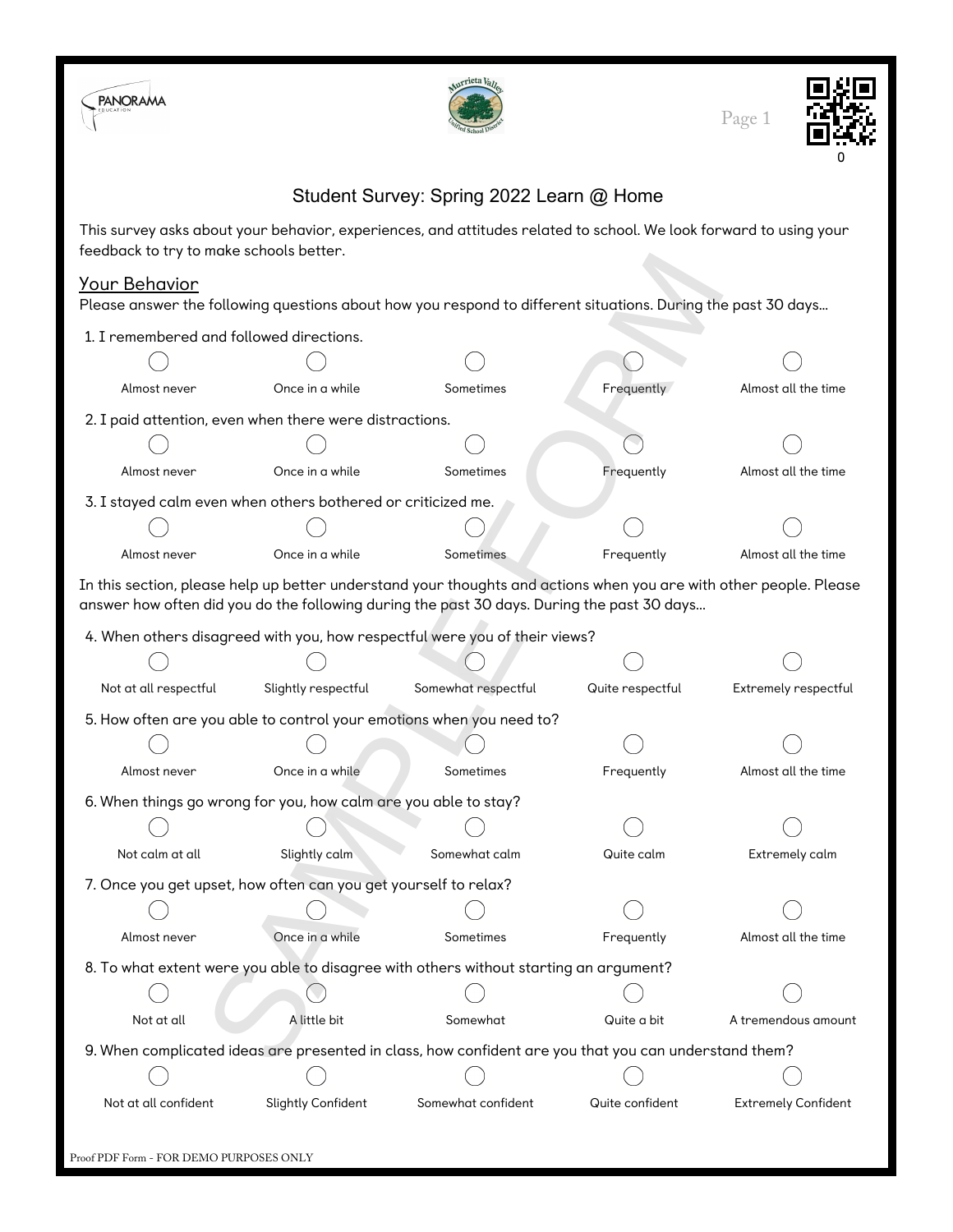| <b>PANORAMA</b>                                                                                 |                                                                        |                                                                                         | urrieta <sub>Va</sub>            |                    |                                                                                                                                                                                                                                                                                                                                                                  | Page 2    |                                                      |  |
|-------------------------------------------------------------------------------------------------|------------------------------------------------------------------------|-----------------------------------------------------------------------------------------|----------------------------------|--------------------|------------------------------------------------------------------------------------------------------------------------------------------------------------------------------------------------------------------------------------------------------------------------------------------------------------------------------------------------------------------|-----------|------------------------------------------------------|--|
|                                                                                                 | 10. In the past 30 days, how often did you persevere through setbacks? |                                                                                         |                                  |                    |                                                                                                                                                                                                                                                                                                                                                                  |           |                                                      |  |
|                                                                                                 |                                                                        |                                                                                         |                                  |                    |                                                                                                                                                                                                                                                                                                                                                                  |           |                                                      |  |
| Almost never                                                                                    |                                                                        | Once in a while                                                                         | Sometimes                        |                    | Frequently                                                                                                                                                                                                                                                                                                                                                       |           | Almost always                                        |  |
| 11. During the past 30 days, how often did you come to class prepared?                          |                                                                        |                                                                                         |                                  |                    |                                                                                                                                                                                                                                                                                                                                                                  |           |                                                      |  |
|                                                                                                 |                                                                        |                                                                                         |                                  |                    |                                                                                                                                                                                                                                                                                                                                                                  |           |                                                      |  |
| Almost never                                                                                    |                                                                        | Once in a while                                                                         | Sometimes                        |                    | Frequently                                                                                                                                                                                                                                                                                                                                                       |           | Almost all the time                                  |  |
|                                                                                                 |                                                                        |                                                                                         |                                  |                    | 12. During the past 30 days, when others disagreed with you, how respectful were you of their views?                                                                                                                                                                                                                                                             |           |                                                      |  |
|                                                                                                 |                                                                        |                                                                                         |                                  |                    |                                                                                                                                                                                                                                                                                                                                                                  |           |                                                      |  |
| Not at all respectful                                                                           |                                                                        | Slightly respectful                                                                     | Somewhat respectful              |                    | Quite respectful                                                                                                                                                                                                                                                                                                                                                 |           | Extremely respectful                                 |  |
|                                                                                                 |                                                                        |                                                                                         |                                  |                    | 13. During the past 30 days, how well did you get along with peers who are different from you?                                                                                                                                                                                                                                                                   |           |                                                      |  |
|                                                                                                 |                                                                        |                                                                                         |                                  |                    |                                                                                                                                                                                                                                                                                                                                                                  |           |                                                      |  |
| Did not get along at all                                                                        |                                                                        | Got along a little bit                                                                  |                                  | Got along somewhat | Got along pretty well                                                                                                                                                                                                                                                                                                                                            |           | Got along extremely well                             |  |
|                                                                                                 |                                                                        |                                                                                         |                                  |                    | 14. During the past 30 days, how carefully did you listen to other people's points of view?                                                                                                                                                                                                                                                                      |           |                                                      |  |
|                                                                                                 |                                                                        |                                                                                         |                                  |                    |                                                                                                                                                                                                                                                                                                                                                                  |           |                                                      |  |
| Not carefully at all                                                                            |                                                                        | Slightly carefully                                                                      |                                  | Somewhat carefully | Quite carefully                                                                                                                                                                                                                                                                                                                                                  |           | Extremely carefully                                  |  |
|                                                                                                 |                                                                        | 15. During class, how hard do you try to understand what your teachers are feeling?     |                                  |                    |                                                                                                                                                                                                                                                                                                                                                                  |           |                                                      |  |
|                                                                                                 |                                                                        |                                                                                         |                                  |                    |                                                                                                                                                                                                                                                                                                                                                                  |           |                                                      |  |
| Not hard at all                                                                                 |                                                                        | A little hard                                                                           | Somewhat hard                    |                    | Very hard                                                                                                                                                                                                                                                                                                                                                        |           | <b>Extremely hard</b>                                |  |
| your thoughts and experiences.                                                                  |                                                                        |                                                                                         |                                  |                    | To better support you, your school and teacher(s) would like to ask you some questions about how you think and feel.<br>Only your teacher(s) and school leaders will be able to see your responses, which will not affect your class grades.<br>Please respond honestly - there are no right or wrong answers! Your voice is important, so thank you for sharing |           |                                                      |  |
| <u>How You Are Learning Now</u>                                                                 |                                                                        | For the following questions, tell us how you are feeling about your learning right now. |                                  |                    |                                                                                                                                                                                                                                                                                                                                                                  |           |                                                      |  |
|                                                                                                 |                                                                        | 16. How happy are you with the amount of time you spend speaking with your teacher?     |                                  |                    |                                                                                                                                                                                                                                                                                                                                                                  |           |                                                      |  |
|                                                                                                 |                                                                        |                                                                                         |                                  |                    |                                                                                                                                                                                                                                                                                                                                                                  |           |                                                      |  |
| Not at all happy                                                                                |                                                                        | Slightly happy                                                                          |                                  | Somewhat happy     | Quite happy                                                                                                                                                                                                                                                                                                                                                      |           | Extremely happy                                      |  |
| 17. How happy are you with the amount of time you spend speaking with your friends from school? |                                                                        |                                                                                         |                                  |                    |                                                                                                                                                                                                                                                                                                                                                                  |           |                                                      |  |
|                                                                                                 |                                                                        |                                                                                         |                                  |                    |                                                                                                                                                                                                                                                                                                                                                                  |           |                                                      |  |
| Not at all happy                                                                                |                                                                        | Slightly happy                                                                          | Somewhat happy                   |                    | Quite happy                                                                                                                                                                                                                                                                                                                                                      |           | Extremely happy                                      |  |
| applications, etc.)?                                                                            |                                                                        |                                                                                         |                                  |                    | 18. How difficult or easy is it to use the distance learning technology (computer, tablet, video calls, learning                                                                                                                                                                                                                                                 |           |                                                      |  |
|                                                                                                 |                                                                        |                                                                                         |                                  |                    |                                                                                                                                                                                                                                                                                                                                                                  |           |                                                      |  |
| Very difficult                                                                                  | Somewhat<br>difficult                                                  | Slightly<br>difficult                                                                   | Neither<br>difficult nor<br>easy | Slightly easy      | Somewhat<br>easy                                                                                                                                                                                                                                                                                                                                                 | Very easy | I am not<br>participating in<br>distance<br>learning |  |
| Proof PDF Form - FOR DEMO PURPOSES ONLY                                                         |                                                                        |                                                                                         |                                  |                    |                                                                                                                                                                                                                                                                                                                                                                  |           |                                                      |  |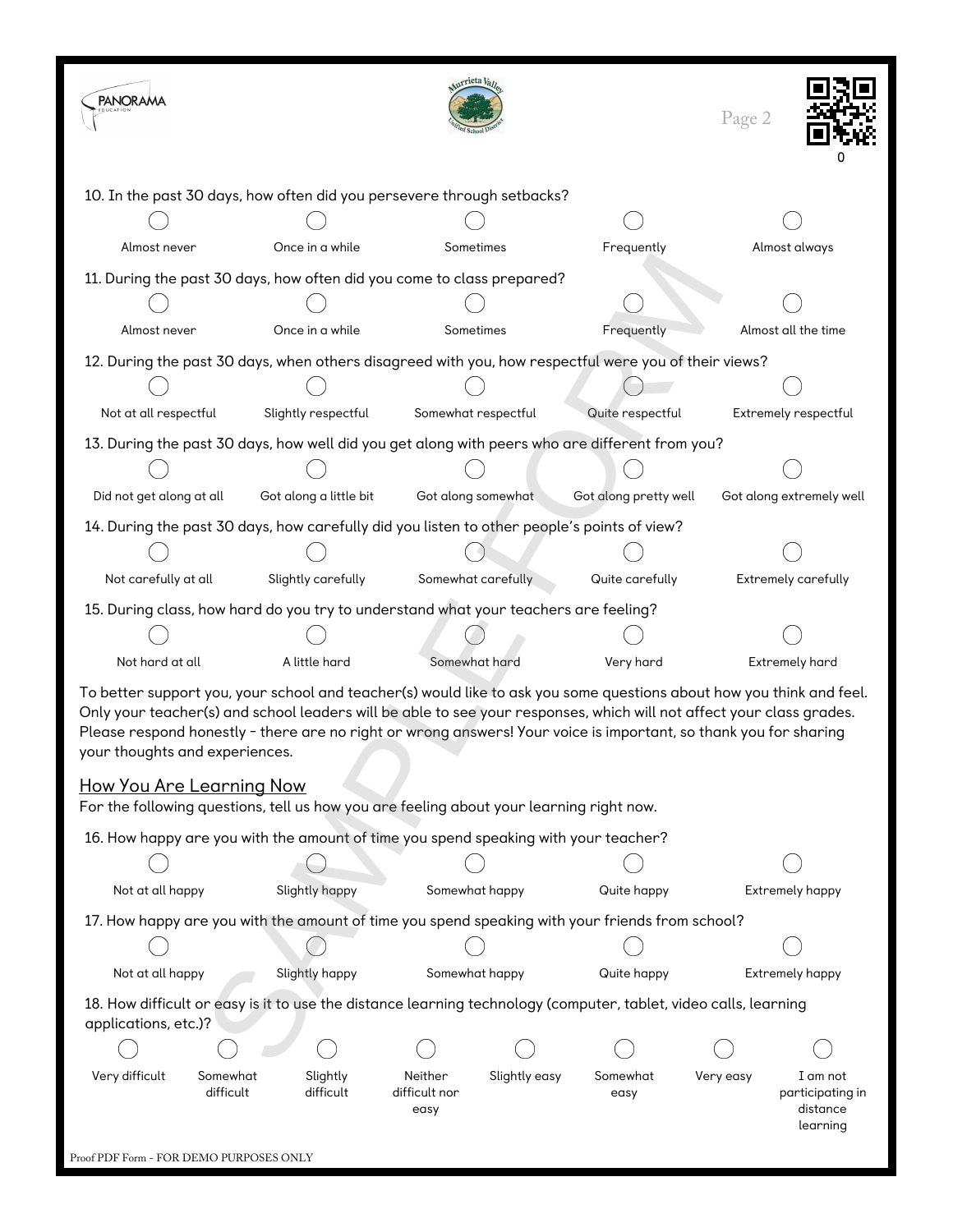| <b>PANORAMA</b>                                      |                                                                |                       | <sub>atrieta</sub> <sub>k</sub>                                                      |                                                                                                                    | Page 3    |                                                   |
|------------------------------------------------------|----------------------------------------------------------------|-----------------------|--------------------------------------------------------------------------------------|--------------------------------------------------------------------------------------------------------------------|-----------|---------------------------------------------------|
|                                                      | 19. What do you like about school right now?                   |                       |                                                                                      |                                                                                                                    |           |                                                   |
|                                                      | 20. What do you not like about school right now?               |                       |                                                                                      |                                                                                                                    |           |                                                   |
| Your Schoolwork                                      |                                                                |                       |                                                                                      | For the following questions, we are interested in learning more about help you may need on your schoolwork.        |           |                                                   |
|                                                      | 21. How sure are you that you can do well in school right now? |                       |                                                                                      |                                                                                                                    |           |                                                   |
|                                                      |                                                                |                       |                                                                                      |                                                                                                                    |           |                                                   |
| Not at all sure                                      |                                                                | Slightly sure         | Somewhat sure                                                                        | Quite sure                                                                                                         |           | Extremely sure                                    |
| No, I need a little<br>extra help                    | No, I need a lot of<br>extra help                              | Yes                   | 22. Are you getting all the help you need with your schoolwork right now?            |                                                                                                                    |           |                                                   |
|                                                      |                                                                |                       | 23. Are there any subjects you need help with right now? You can pick more than one. |                                                                                                                    |           |                                                   |
| English                                              | Math                                                           | Reading               | <b>Social Studies</b>                                                                | Science                                                                                                            | Other     | I do not need any<br>help                         |
|                                                      |                                                                |                       |                                                                                      | 24. How difficult or easy is it for you to connect to the internet to access your schoolwork?                      |           |                                                   |
|                                                      |                                                                |                       |                                                                                      |                                                                                                                    |           |                                                   |
| Very difficult                                       | Somewhat<br>difficult                                          | Slightly<br>difficult | Slightly easy<br>Neither<br>difficult nor<br>easy                                    | Somewhat<br>easy                                                                                                   | Very easy | I do not need<br>to do my<br>schoolwork<br>online |
|                                                      |                                                                |                       | 25. What has been the hardest part about completing your schoolwork?                 |                                                                                                                    |           |                                                   |
| Your Relationships<br>school community.<br>No<br>Yes |                                                                |                       | 26. Are there adults at your school you can go to for help if you need it right now? | For the following questions, we are interested in learning more about your relationships with other people in your |           |                                                   |

Proof PDF Form - FOR DEMO PURPOSES ONLY